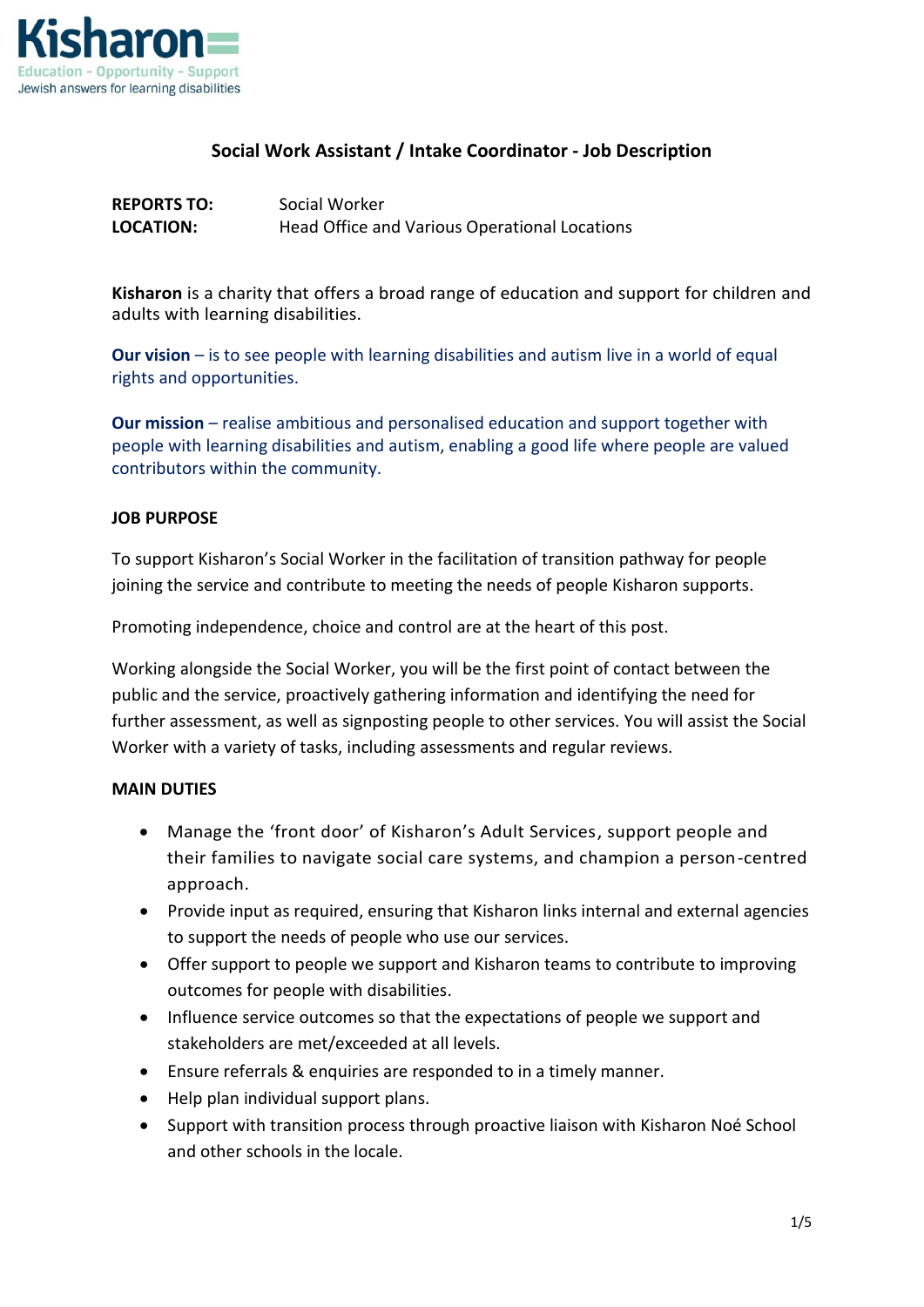

- Manage transition plans together with facilities and management teams to allow a smooth welcome into the service.
- Assist with compiling welcome packs for new supported people
- Liaise with Brokerage Teams and lead on Call Off processes
- Support with preparation of support proposals and cost breakdowns for potential newcomers into the services
- Review and follow up of plans internally and at the request of external professionals.
- Contribute to the safeguarding processes at Kisharon.
- Support with Deprivation of Liberty (DoLs)/Liberty Protection Safeguards (LPS) processes.

## **Development**

- Keep up to date with National and local policy, change and challenges, and ensure that Kisharon's vision and strategy remain ahead of these.
- Support staff to be aware of local and national initiatives and how these impact on their work.
- Ensure that views and experiences of people with learning difficulties and their families are fully considered in the planning and delivery of services.
- Perform technical tasks such as creation of documentation and oversee their implementation into the services.
- Attend professionals' meetings, both internal and external.
- Actively support the Social Worker by undertaking any other duties commensurate with the job or needs of the service.
- Market Kisharon's services and maintain a waiting list of people we support, match service provision and signpost internally and externally where appropriate.
- Identify key issues affecting adults with learning disabilities and contribute to the development of policies to address these issues in line with the requirements of 'Valuing People Now', 'Think Local - Act Personal' and the principles of promoting Independence.
- Coordinate and attend allocations meetings

## **Communication**

- Accurately record, report and communicate using accurate evidence-based information in accordance with statutory and organisational requirements.
- Communicate effectively with a variety of audiences through written, verbal and other means of communication.
- Have competent IT skills.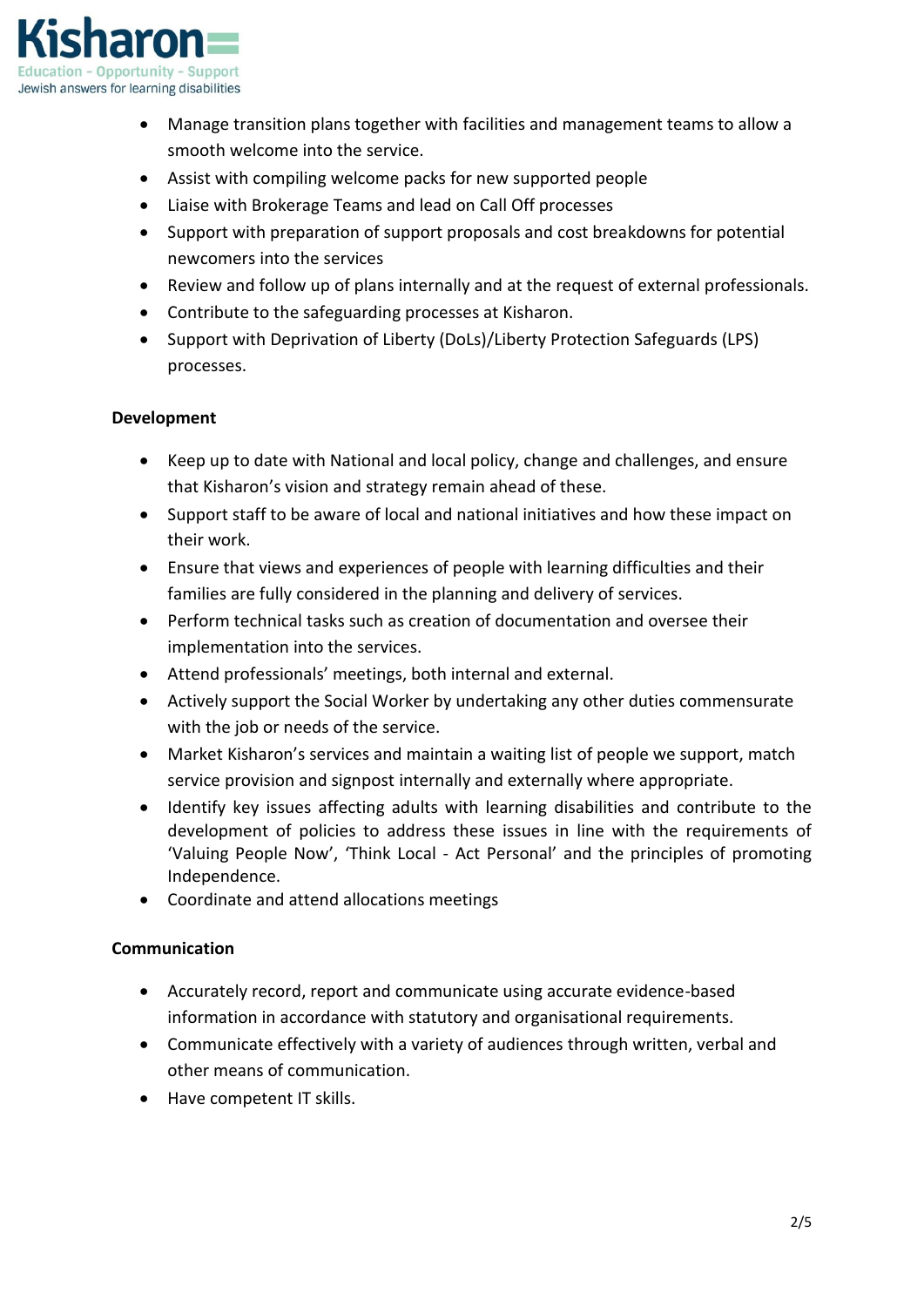

## **Case Management**

- Work directly with adults and their families in a manner appropriate to the role, and communicate these experiences and any dilemmas to the senior Social Worker and the Kisharon Leadership Team so as to influence strategic change and improvement.
- Engage in frontline practice including assessments and interventions where appropriate.
- Provide creative approaches to delivery of social care services within the boundaries of legislation, policy and practice.
- Offer a benefit advice service to people supported by Kisharon, and those seeking support in the future.

## **General responsibilities**

- Risk Management be responsible for reporting complaints, incidents and near misses through the appropriate reporting procedures, and support resulting learning and improvement. Responsibility for attending health & safety training as required. Responsibility for assisting with risk assessments.
- Maintain high professional standards of work, attendance, punctuality, appearance, and conduct.
- Develop strong, positive, collaborative relationships with internal and external stakeholders, to include people we support, parents/carers, colleagues, agencies, professionals, etc.
- Contribute to the overall ethos, work and aims of the organisation.
- Ensure confidentiality is maintained at all times.
- Participate in CPD and learning activities as required.
- Ensure compliance with relevant legislation and keep up to date with best practice.
- Ensure your understanding and compliance with Kisharon's policies and procedures, including but not restricted to, Safeguarding, Confidentiality incl Data Protection, Whistleblowing, Equality & Diversity, H&S, Disciplinary, Grievance, discrimination/harassment/bullying and Absence & Sickness policies.
- Respect and promote diversity, equal opportunities and Kisharon's cultural/religious ethos and values.
- Act with integrity, seek solutions, celebrate achievements, be a welcome and familiar presence in our services, and demonstrate our vision and values.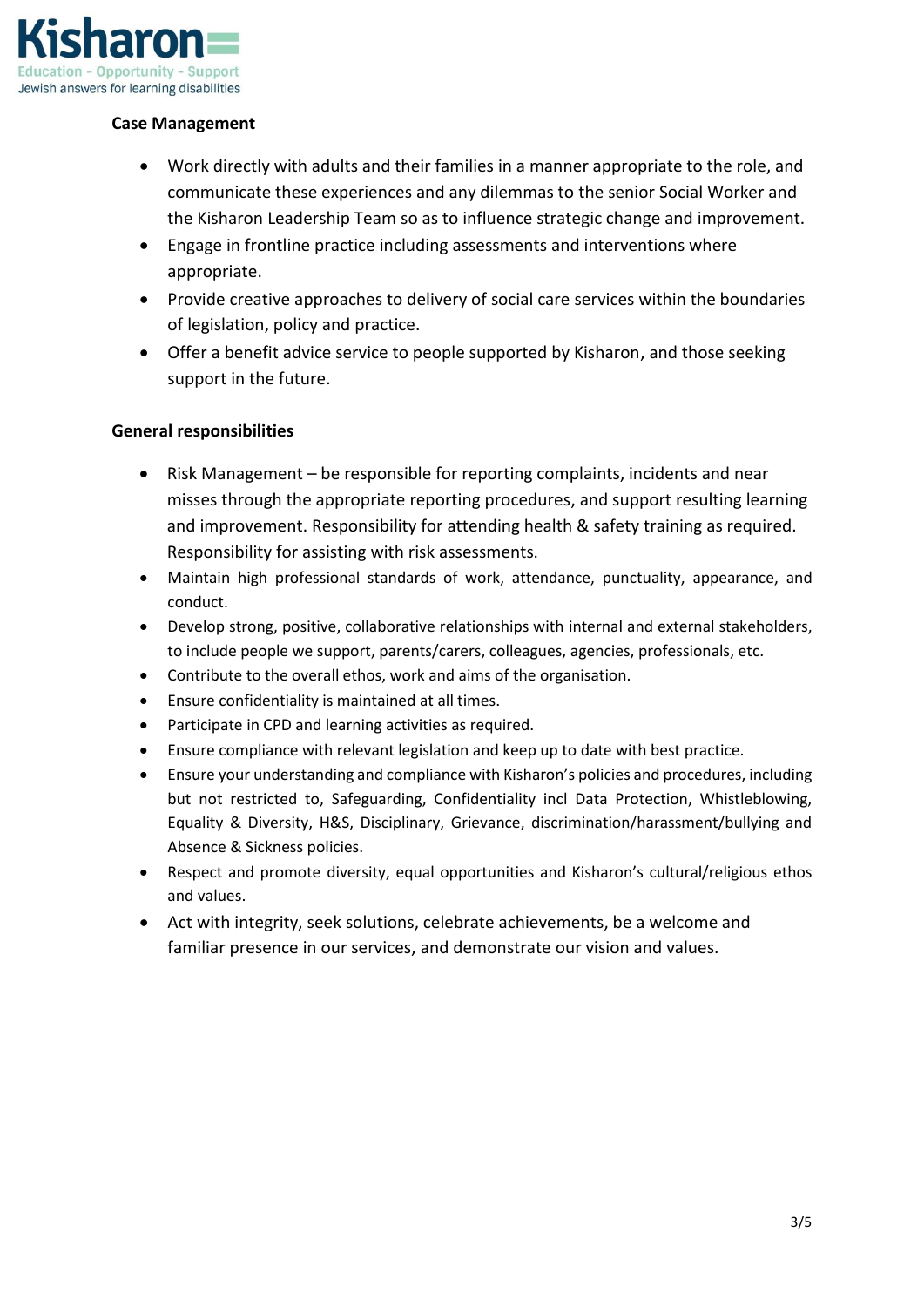

# **Person Specification – Social Work Assistant / Intake Coordinator**

| <b>KEY CRITERIA</b>                                   |                                                                                                                                                                                                                                                                                                                                                                                                                                                                                                                                                                                                                                                                                                   | <b>Essential</b>                                         | <b>Desirable</b> |
|-------------------------------------------------------|---------------------------------------------------------------------------------------------------------------------------------------------------------------------------------------------------------------------------------------------------------------------------------------------------------------------------------------------------------------------------------------------------------------------------------------------------------------------------------------------------------------------------------------------------------------------------------------------------------------------------------------------------------------------------------------------------|----------------------------------------------------------|------------------|
| <b>Qualifications</b><br><b>And Training</b>          | Degree or equivalent in Social Work, Nursing or Allied Health<br>$\bullet$<br>Experience in social work / social care / housing areas of responsibility,<br>nursing, or Allied Health<br>Recognised management qualification or experience                                                                                                                                                                                                                                                                                                                                                                                                                                                        | X                                                        | X<br>X           |
| Role<br>responsibilities<br>competence &<br>knowledge | Knowledge of the Valuing People Now agenda and commitment to the<br>modernisation of services - including personal budgets<br>Knowledge of the impact of welfare benefit changes on support<br>arrangements<br>Knowledge of external funding opportunities<br>Evidence of effective liaison and co-operative working with other agencies<br>Understanding of and commitment to the requirements of safeguarding<br>٠<br>vulnerable adults<br>Experience of developing social / cultural / religious activities<br>٠                                                                                                                                                                               | X<br>X                                                   | X<br>Χ<br>X<br>Χ |
| General skills &<br>abilities                         | • Ability to multi-task and prioritise workload, work under pressure and to<br>deadline<br>Strong administrative & organisational skills<br>Strong IT skills including sound knowledge of MS Office, applications and<br>٠<br>databases, internet searches, and ability to use or learn social media and<br>other applications<br>• Well-developed interpersonal skills, ability to deal with colleagues and<br>external professionals at all levels<br>Excellent communication skills - written, face-to-face and telephone<br>$\bullet$<br>• Good numeracy skills<br>• Ability to deal sensitively and appropriately with confidential information<br>• Accuracy and strict attention to detail | X<br>X<br>X<br>X<br>X<br>X<br>X<br>X                     |                  |
| <b>Work-related</b><br>personal<br>qualities          | • Commitment to continued professional development<br>• Dedication to working efficiently and effectively, to complete each task to<br>the highest standard<br>• Work flexibly, successfully respond to changing situations<br>Take responsibility for own actions<br>Pro-active, solutions-focused, positive attitude<br>Commitment to equality of opportunity for all in employment and service<br>delivery<br>Use initiative, work independently and in a team<br>٠<br>Abide by strict confidentiality at all times<br>Enthusiastic and self-motivated<br>Respect and get on with wide range of people<br>Respect and support our care and Jewish ethos<br>Positively represent Kisharon       | X<br>X<br>X<br>Χ<br>Χ<br>Χ<br>X<br>Χ<br>X<br>Χ<br>X<br>Χ |                  |